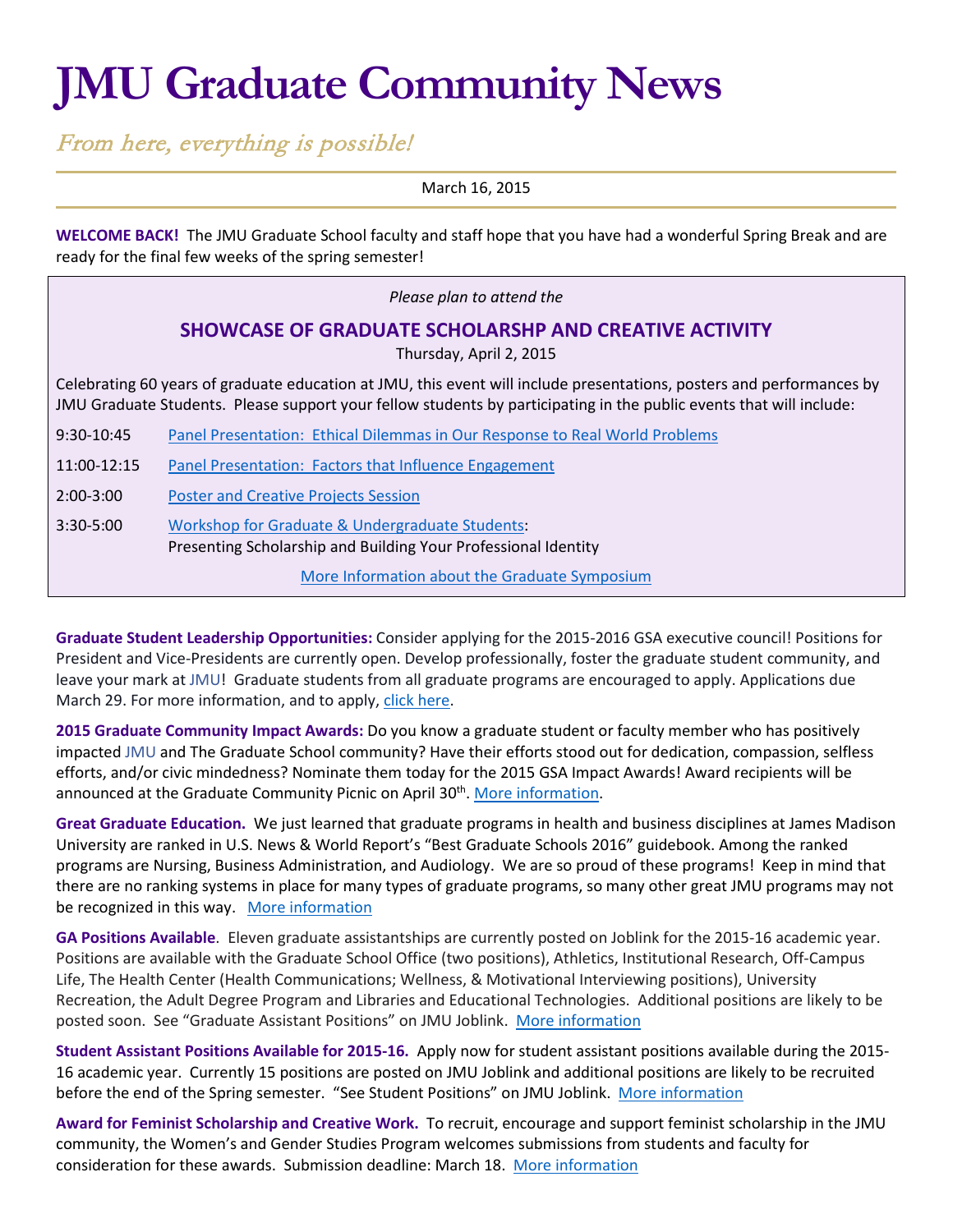**Many Languages, One World.** Share your ideas and be heard! Students will be selected as delegates to the 2015 United Nations Academic Impact Global Youth Forum, and will present their plans at the United Nations Headquarters in New York City, based on essays submitted by March 25. Entries must be in an official language of the United Nations that is not your first language, and was not your principal language of instruction during your primary and secondary education. [More information](http://www.els.edu/en/ManyLanguagesOneWorld)

**Tolerance: A Global Necessity from Ancient Times to the Present** will be the subject of the spring conference being organized by the JMU Department of Foreign Languages, Literatures and Cultures. This conference, to be held on April 8-9 at JMU, will bring together scholars/researchers from a variety of disciplines to address the meaning of tolerance, the virtue that makes peace possible. JMU graduate students and faculty are invited to propose presentations for the conference. Collaborative-team proposals are welcome. Proposals are due March 25. [More information](http://www.jmu.edu/forlang/conferenceFLLC/call.shtml) 

#### **Upcoming Events & Deadlines**

- **Health and Health Care: Can We Improve on Both at Sustainable Cost?** will be presented by Alice Rivlin of the Brookings Institution on Monday, March 16, at 4 PM, in the Madison Union Ballroom in the Warren Campus Center. One of the leading advisers to policymakers on this important topic, Dr. Rivlin founded and served as the first Director of the Congressional Budget Office 40 years ago. She also served as Vice Chair of the Board of Governors of the Federal Reserve System, among many other important and distinguished positions. [More](http://www.jmu.edu/events/cob/2015/03/16-econ-speaker-series-rivlin.shtml)  [information](http://www.jmu.edu/events/cob/2015/03/16-econ-speaker-series-rivlin.shtml)
- **The Embodied Learning Project: Common Ground for Scientists and Artists** will be presented by Sharon Babcock (PPH and BIO) and Kate Trammell (STAD) on Wednesday, March 18, at Noon in Roop 208. Drs. Babcock and Trammell collaborate on a creative pedagogy that integrates a clinically-oriented approach to the study of anatomy with a dancer's multi-sensory perspective. They will discuss the energy that is sparked when students from the arts and sciences "mix it up" in an environment filled with movement, play, humor, and creativity. Please bring your lunch, coffee and dessert will be served.
- **A Mixed Methods Research Workshop** for graduate students and undergraduate honors students will be presented on March 18. This workshop by Karin Tollefson, John Hathcoat, Stephanie Baller, and Emeka Anaza will provide basic and applied learning experiences with mixed methods to students who are engaged in research projects. For more information contact Dr. Karin Tollefson-Hall [\(tollefkl@jmu.edu\)](mailto:tollefkl@jmu.edu).
- **A Poetry Reading by Rachel Eliza Griffiths** will be held on Thursday, March 19, 4 PM in the Duke Hall Gallery Court. [Rachel Eliza Griffiths'](http://rachelelizagriffiths.com/) full-length collection, Mule & Pear (2011), was selected for the 2012 Inaugural Poetry Award by the Black Caucus American Library Association. In it, the speakers echo and respond to some of the most important black women characters in the literature of the past 100 years. Both a poet and photographer, Griffith presents her reading in the Duke Hall Gallery Court, which will help launch her latest book, Lighting the Shadow (2015) and showcase some of her images. [More information](http://www.jmu.edu/events/furiousflower/2015/03/19-rachel-eliza-griffiths.shtml)
- **Japan's Lessons for China** will be presented by Professor Michael J. Smitka on Friday, March 20, 3:30 PM in Taylor 405. China can learn much from Japan's economic experience. Understanding what took place in Japan could help China avoid making the same mistakes as its own growth slows. Dr. Michael Smitka is a professor of economics at Washington & Lee University. His specialty is in East Asia. [More information](http://www.jmu.edu/events/2015/03/20-japans-lessons-for-china.shtml)
- **Students as Neighbors: Engaging for Sustainable Solutions.** Join the Campus Community Partnership and the Campus Community Civic Collaborative (4C) as we seek to nurture positive relationships and help shape a Harrisonburg community that everyone will appreciate. Register for this event to be held on Saturday, March 21, 10 am – 12:30 PM in the JMU Student Success Center, Room 4044. [More information](http://www.jmu.edu/events/icad/2015/03/21-students-as-neighbors-forum.shtml)
- **A GSA Ethics Slam** will be held on March 23 at 7:30 PM. Come out to Clementine and engage in our second "Ethics Slam," a lively and interactive evening of discussing and debating ethical issues of global, national, and local interest. Teams will present their arguments on two to three different ethical issues and judges will decide the most effective arguments in pursuit of the coveted "philosopher's hat." [More information](http://www.jmu.edu/events/mc/2015/03/23-ethics-slam.shtml)
- **Re-Examining Human Nature and Re-Creating Society: Four Cornerstones for Transformation** is the title of the next Madison Vision Series Lecture, March 25, 4 PM in Madison Union Ballroom. Dr. Eisler is President of the Center for Partnership Studies and internationally known as a systems scientist, attorney working for the human rights of women and children, and author of groundbreaking books such as *The Chalice and the Blade: Our*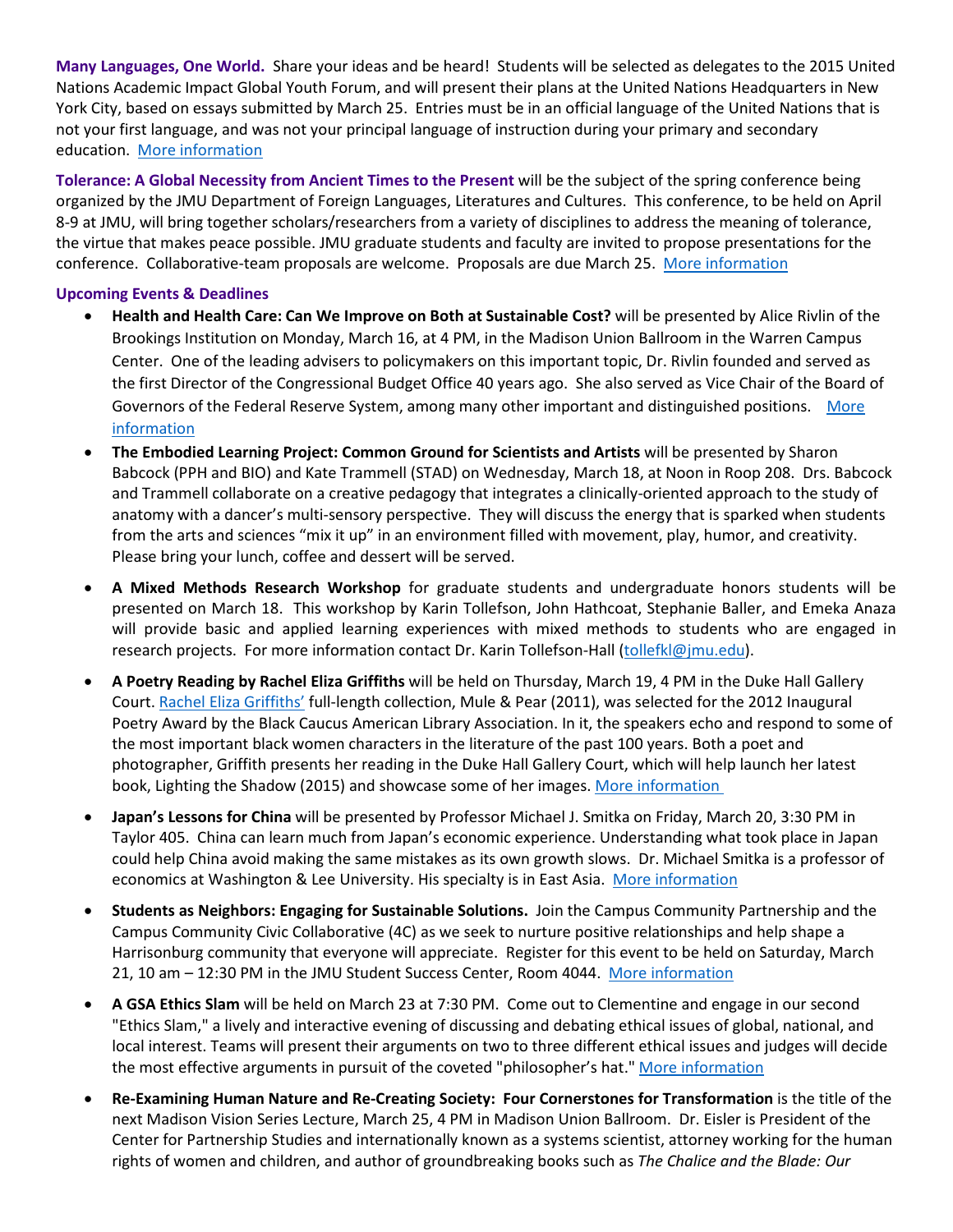*History, Our Future*, now in 26 foreign editions, and *The Real Wealth of Nations: Creating a Caring Economics*. Dr. Eisler has received many honors, including honorary PhDs and peace and human rights awards. [More](http://www.jmu.edu/events/president/2015/03/MVS_Eisler.shtml)  [information](http://www.jmu.edu/events/president/2015/03/MVS_Eisler.shtml)

- **Logic and Reasoning Institute Conference on Goedel**, March 27, 1 5:30 PM in Wilson 107. Kurt Gödel, mathematician, logician, and philosopher, is responsible for what may be the most important mathematical result of the 20th century: his famous incompleteness theorem, which states that within any axiomatic mathematical system there are propositions that cannot be proved or disproved on the basis of the axioms within that system. This proof established Gödel as one of the greatest logicians since Aristotle. Its repercussions continue to be felt and debated today. Co-sponsored by the Cohen Center for Technological Humanism. More [information](http://www.jmu.edu/events/philrel/2015/03/03-09-2015_lriconference.shtml)
- **Showcase of Graduate Scholarship and Creative Activity,** April 2**.** Celebrating 60 years of graduate education at JMU, this event will include presentations, posters and performances by JMU Graduate Students. Please support your fellow students by participating in the public events. [More information](http://www.jmu.edu/grad/Graduate-Symposium.shtml)
- **Natural-Born Cyborgs? Reflections on Bodies, Minds, and Human Enhancement** will be the subject of the next Cohen Center Lecture by Dr. Andy Clark, Friday, April 3, 11 AM, Madison Union Ballroom. We are entering an age of widespread human enhancement. The technologies range from wearable, implantable, and pervasive computing, to new forms of onboard sensing, thought-controlled equipment, prosthetic legs able to win track races, and on to the humble but transformative smartphone. But what really matters is the way we are, as a result of this tidal wave of self- re-engineering opportunity, just starting to know ourselves: not as firmly bounded biological organisms but as delightfully reconfigurable nodes in a flux of information, communication, and action. This gives us a new opportunity to look at ourselves, and to ask the fundamental question: Where does the mind stop, and the rest of the world begin? [More information](http://www.jmu.edu/events/cohencenter/2015/04/03-andy-clark-lecture-april-3-madison-union-ballroom.shtml)
- **Thesis and Dissertation Projects** are due in the Graduate School office on April 22 for students graduating in May. [More information](http://www.jmu.edu/grad/current-students/thesis-dissertation/information.shtml)
- **Graduate Community Picnic.** Thursday, April 30 on the Grace Street House Lawn. All members and family of the graduate school community will be invited to attend.
- **May Graduate Commencement** will be held on Thursday, May 7, at 7 PM in the Convocation Center. [More](http://www.jmu.edu/commencement/)  [information](http://www.jmu.edu/commencement/)

For additional events of possible interest, regularly check<http://www.jmu.edu/events>

**Did You Know?** For the first time, graduate students serving on the Graduate Student Association will be recognized at the spring commencement ceremony. All graduating GSA members will be donning a "white" cord to recognize their efforts in supporting the graduate school community at JMU.

**Keep up with Graduate Student Association (GSA) Events.** The GSA is a student-led and student-run organization that provides professional and social opportunities to all JMU graduate students and alumni. [Like them on Facebook.](https://www.facebook.com/JMUGSA?fref=ts) Find [them on Twitter.](https://twitter.com/JMUGSA) [\(gsa@jmu.edu;](mailto:gsa@jmu.edu) 568-7088) [More information](http://www.jmu.edu/grad/gsa/index.shtml)

**Need a Job?** The JM[U Office of Student Employment](http://www.jmu.edu/stuemploy/) has links to positions now available on and off campus.

#### **Tips from TGS (The Graduate School)**

**Graduate Polices.** You are responsible to read and follow the graduate policies set forth in th[e Graduate](http://jmu.edu/catalog)  [Catalog.](http://jmu.edu/catalog) Important information regarding degree progress, including rules for successful progression and continuous enrollment are also on th[e Graduate School website](http://www.jmu.edu/grad/current-students/degree-progress/beginning.shtml)

**Approval of a Thesis or Dissertation Committee.** Students who are completing these sorts of project must submit a signed approval form to The Graduate School by the second week of the semester in which the student first registers for thesis or dissertation credits. [Approval form](http://www.jmu.edu/grad/_files/CommitteeApprovalForm2014-15.pdf)

**Monitor your Dukes E-Mail account!** Official information is sent to each student's officia[l Dukes e-mail](http://www.jmu.edu/computing/helpdesk/selfhelp/DukesEmail.shtml)  [account.](http://www.jmu.edu/computing/helpdesk/selfhelp/DukesEmail.shtml) Check your @dukes.jmu.edu e-mail account on a regular basis.